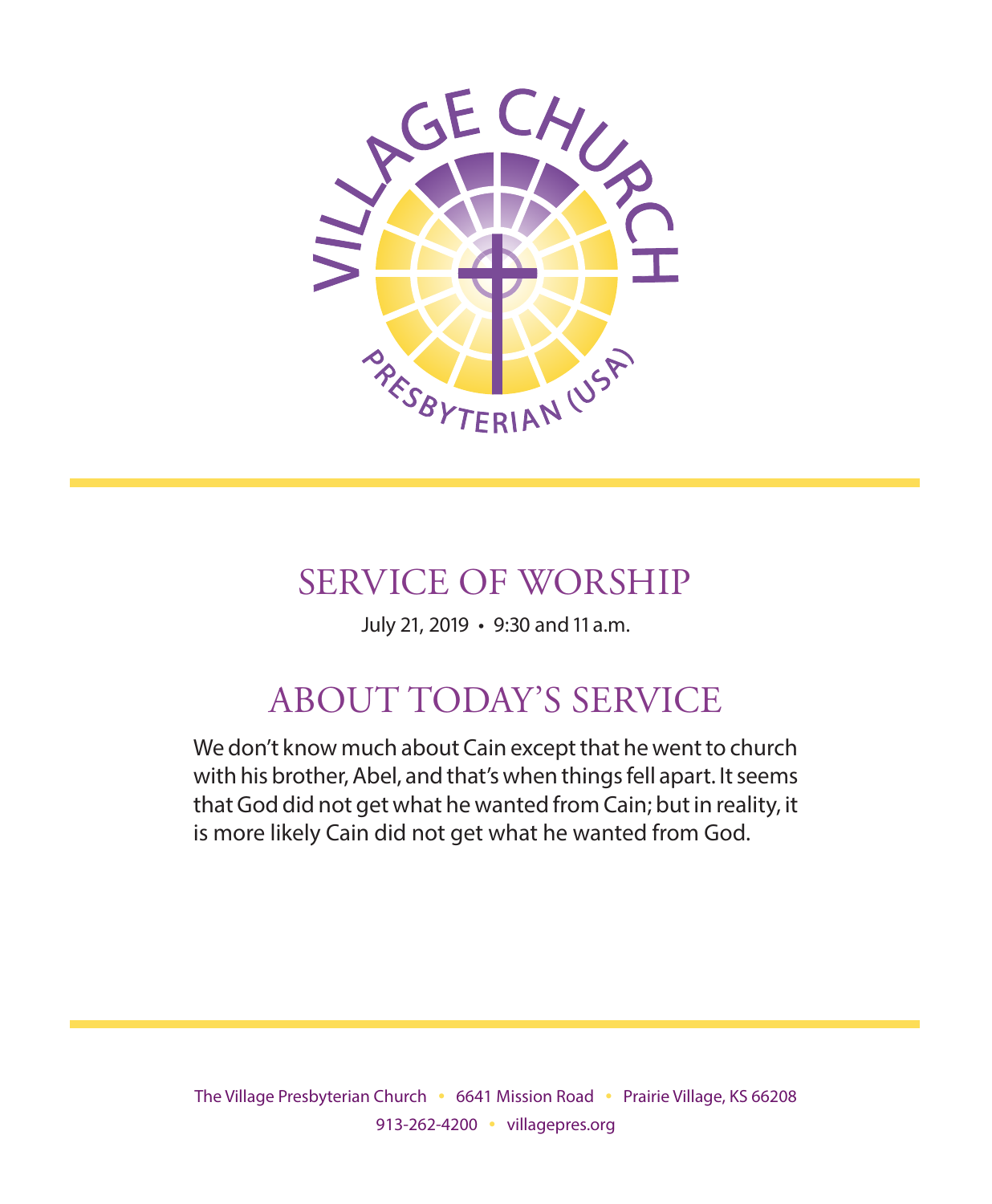# GOD'S PEOPLE GATHER

 Prelude *Great is Thy Faithfulness* arr. David Ritter; Matt & Laurel Schaich, violin; Elisa Bickers, piano words of Welcome **Rev. Tom Are, Jr. (2008)** Words of Welcome Rev. Tom Are, Jr. Introit (9:30 a.m.) *Be Thou My Vision/My Shepherd Will Supply My Need* arr. Brant Adams; Matt Schaich, violin & Laurel Schaich, piano Call to Worship **Rev.** Sally Wright Lord God, when we are weak, **be our strength.** When we are weary, **renew our spirits.**  When we are broken, **gently mend us.**  When we are afraid, **comfort us.**  When we are sinful, **redeem us. You alone are our God.** \*Hymn, No. 353 *My Hope Is Built on Nothing Less* \*Prayer of Confession **Lord God, in the world of our living, our story seems to repeat itself:** 

**brothers battle, families are fragile,** 

**we settle for getting through the week.** 

**It is hard to think of a new way.**

**Forgive our lackluster faith and our dull imagining.**

**Give us grace that we might imagine what You already know to be true;** 

**and lead us in the ways of Your truth.** (Silent prayer)

SOLID ROCK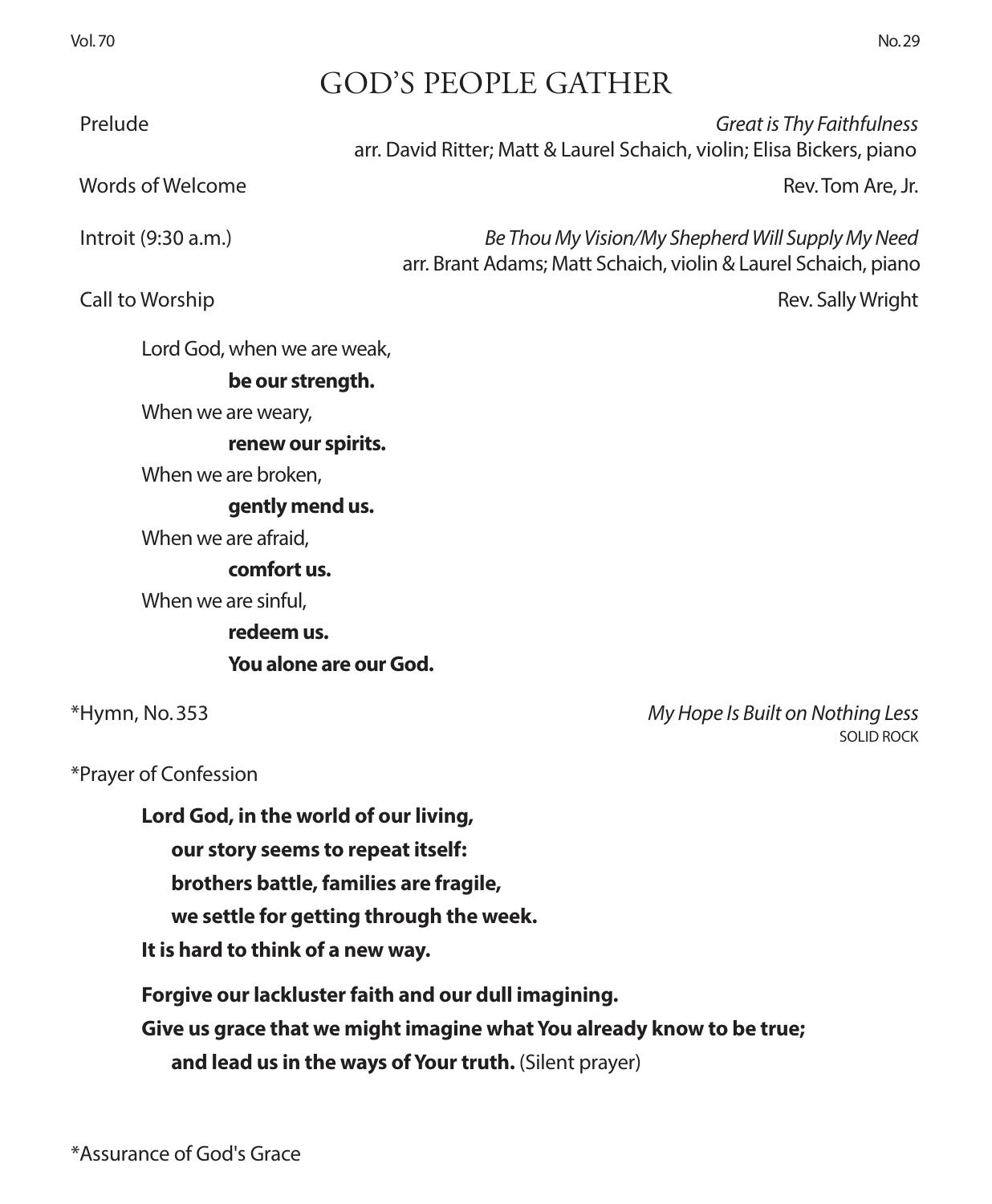#### Halle, halle, halle-lu-jah! Halle Halle, halle-lu-jah! alle, halle, halle-lu-jah! an: n Halle, halle, halle, halle-lu-jah!<br>Halle, halle, halle-lu-jah! Hallelujah! Hal-le-lu-jah!  $\mathbf{b}$ flame's ic, ea ne, ger sign: might: i: Hanelujah: Hal-le-lu-jah: lalle, halle, halle-lu-jah!<br>Jalle, halle, halle-lu-jahl - Halle, halle, halle-lu-jah! Hallelujah! Hal-le-lu-jah!  $\frac{1}{2}$  $B_{\text{G}}$ **Halle, halle, halle-lu-jah!**

\*Passing of the Peace

#### PROCLAMATION OF THE WORD PROCLAMATION OF THE WORD . œ F TI PROCLAMATION OF THE WORD

& b 1 Call to Prayer

People and the Lord's Praye er<br>he People and the Lord's Prave People ar  $th$ e  $ord's$ Prayers of the People and the Lord's Prayer



Our Father, who art in heaven, hallowed be thy name.<br>Thy kingdom come, thy will be done, on earth as it is ther, who art in heaven, hallowed be thy name<br>whisedom come, thy will be done, on earth as .<br>ი.  $\overline{\phantom{a}}$ , hallowed be <mark>t</mark>h<br>… Our Father, who art in heaven, hallowed be thy name.

ny un ıng til 10m this tom: the ly /III parties.<br>Parties e ad of e, ( e glows :n as with thy e fire n h pe done, on earth as it is in heaven. Thy kingdom come, thy will be done, on earth as it is in heaven. tner, wno art in nea<br>w kingdom come. t ill be done, on earth<br>d œ Thy kingdom come, thy will be done, on earth as it is in heaven.

<sup>114</sup> Give us this day our daily bread;<br>end foreive us our dabts, as we foreive our dabtare;

a s tins day our dany<br>el forgive us our de as we <mark>forgive ou</mark><br>tation, hyt deliv e<br>ekst e and forgive us our debts, as we forgive our debtors; In both Hebrew and Greek, the words for  $\mathcal{S}_{\mathcal{S}}$  as "breath" or "wind," so it is translated as "breath" or "wind," so it is the wind," so it is the wind," so it is the wind," so it is the wind," so it is the wind," MUSIC: Robert Jackson, 1888

and lead us not into temptation, but deliver us from evil. and lead us not into temptation, but deliver us from evil.

In both Hebrew and Greek, the words for  $\mathcal{L}$  spirit  $\mathcal{L}$  be translated as  $\mathcal{L}$ For thine is the kingdom and the power and the glory, forever. Amen. For thine is the kingdom and the power and the glory, forever. Amen.

Time with Children hymnals. \_\_\_\_\_\_\_\_\_\_\_\_\_\_\_\_\_\_\_\_\_\_\_\_\_\_\_\_\_\_\_\_\_\_\_\_\_\_\_\_\_\_\_\_\_\_\_\_\_\_\_\_\_\_\_\_\_\_\_\_\_\_\_\_\_\_\_\_\_\_\_\_\_\_\_\_\_\_\_\_\_\_\_\_\_\_\_\_\_\_\_\_\_\_\_\_\_\_\_\_\_\_\_\_\_\_\_\_\_\_\_\_\_\_\_\_\_

The Sacrament of Baptism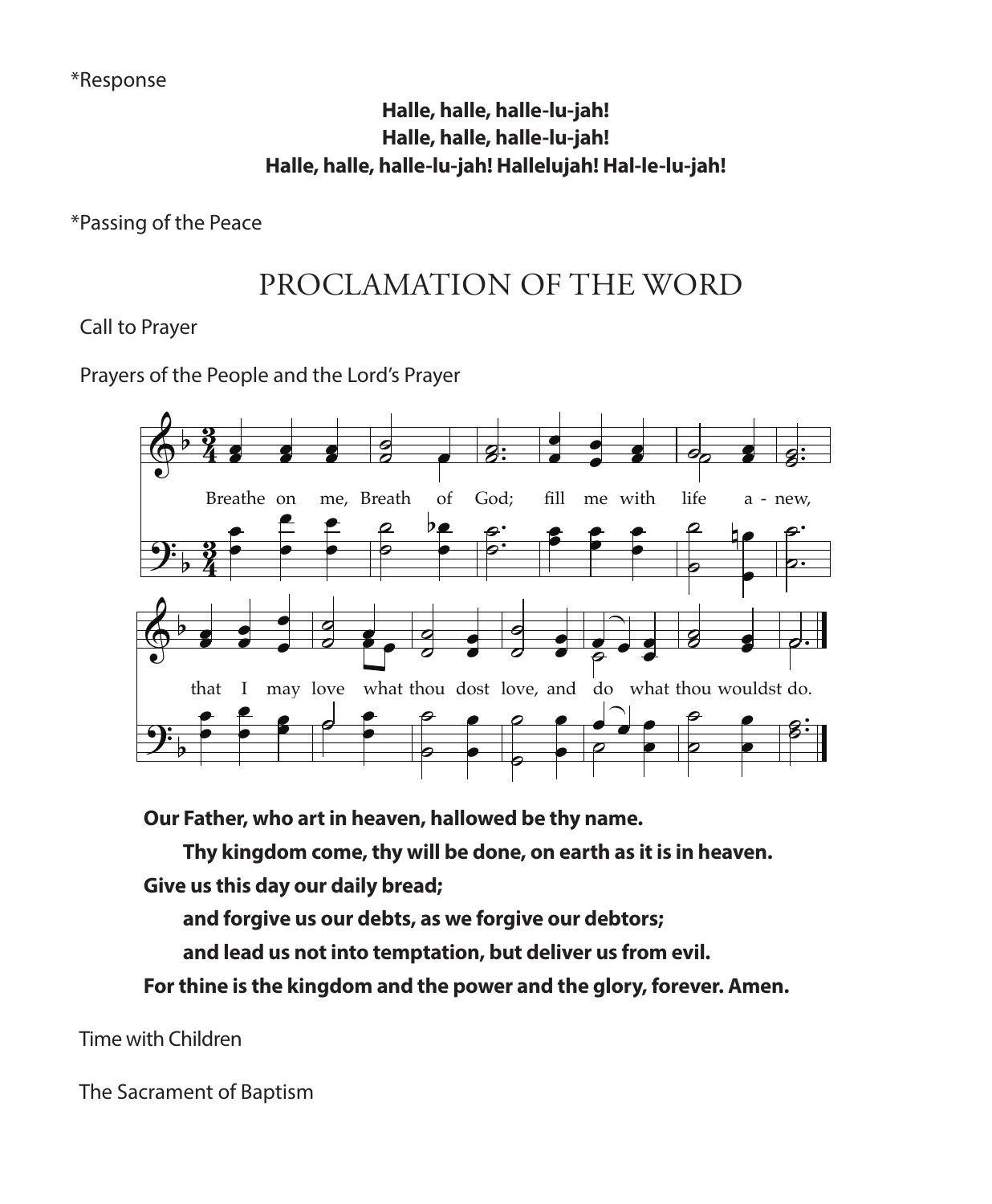### **Baptized in water, sealed by the Spirit, Marked with the sign of Christ, our King; Born of the Spirit, we are God's children, Joyfully now God's praises we sing.**

| Prayer for Illumination       |                                                                                                                                    | Laura Edgington (9:30 a.m.)<br>Sarah Dornbusch (11 a.m.)                                                                                  |
|-------------------------------|------------------------------------------------------------------------------------------------------------------------------------|-------------------------------------------------------------------------------------------------------------------------------------------|
| <b>Scripture Reading</b>      |                                                                                                                                    | Genesis 4:1-16 (pg. 3)                                                                                                                    |
| Sermon                        | Cain: More Than He Could Handle                                                                                                    | Rev. Tom Are, Jr.                                                                                                                         |
|                               | RESPONSE TO THE WORD                                                                                                               |                                                                                                                                           |
| *Hymn, No. 36                 |                                                                                                                                    | For the Fruit of All Creation<br>AR HYD Y NOS                                                                                             |
| Offertory                     |                                                                                                                                    | What is the World Like (9:30 a.m.)<br>words by Adam Tice; music by Sally Ann Morris;<br>Summer Choir with Matt and Laurel Schaich, violin |
|                               |                                                                                                                                    | Be Thou My Vision/My Shepherd Will Supply My Need (11 a.m.)<br>arr. Brant Adams; Matt Schaich, violin & Laurel Schaich, piano             |
| *Response (from Hymn, No.692) |                                                                                                                                    |                                                                                                                                           |
|                               | Spirit, open my heart to the joy and pain of living.                                                                               |                                                                                                                                           |
|                               | As you love may I love, in receiving and in giving.<br>Spirit, open my heart.                                                      |                                                                                                                                           |
| *Prayer of Dedication         |                                                                                                                                    |                                                                                                                                           |
| *Hymn, No. 298 (v. 1-3)       |                                                                                                                                    | Lord, You Give the Great Commission<br><b>ABBOT'S LEIGH</b>                                                                               |
| *Benediction                  |                                                                                                                                    |                                                                                                                                           |
| *Benediction Response         |                                                                                                                                    |                                                                                                                                           |
|                               | Lord, you bless with words assuring: "I am with you to the end."<br>Faith and hope and love restoring, may we serve as you intend, |                                                                                                                                           |

**and, amid the cares that claim us, hold in mind eternity: with the Spirit's gifts empower us for the work of ministry.**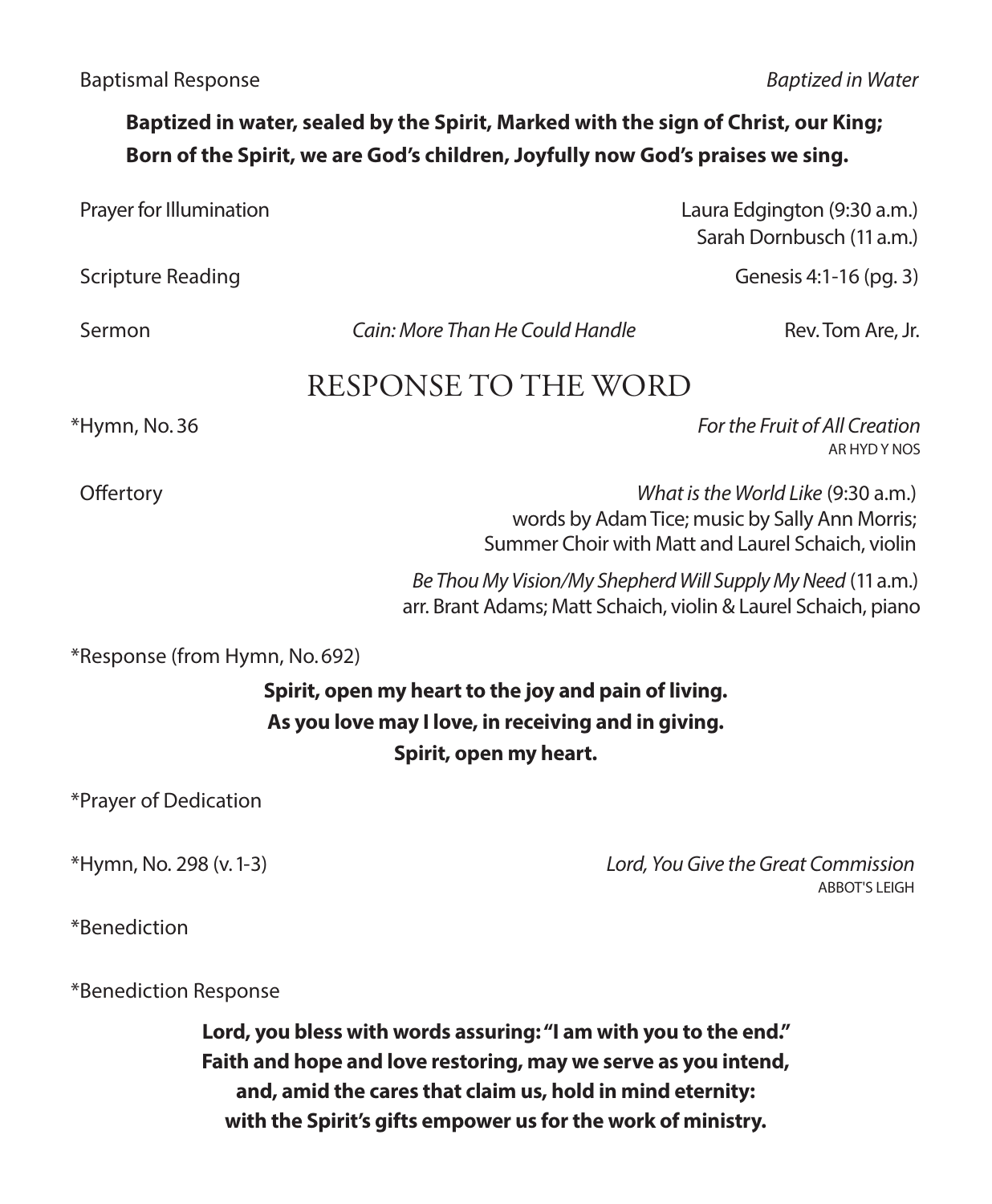\*Postlude *Postlude on "Joyful, Joyful"* by Brenda Portman

\**All who are able may stand ©* A-705103 for all hymns

### ABOUT TODAY'S MUSIC

Matt and Laurel Schaich have both played piano and violin since childhood. They both received undergraduate music degrees from University of Nebraska-Lincoln, studying under the mentorship of Dr. Paul Barnes. Professionally, Laurel is an environmental engineer at CDM Smith and Matt is a Ph.D. candidate in biochemistry and molecular biology at the University of Kansas Medical Center. At Village, Matt and Laurel are actively involved in several music groups, including the Village Players ensemble, Alegria Choir and assisting with the monthly Taizé service. Thank you, Matt and Laurel!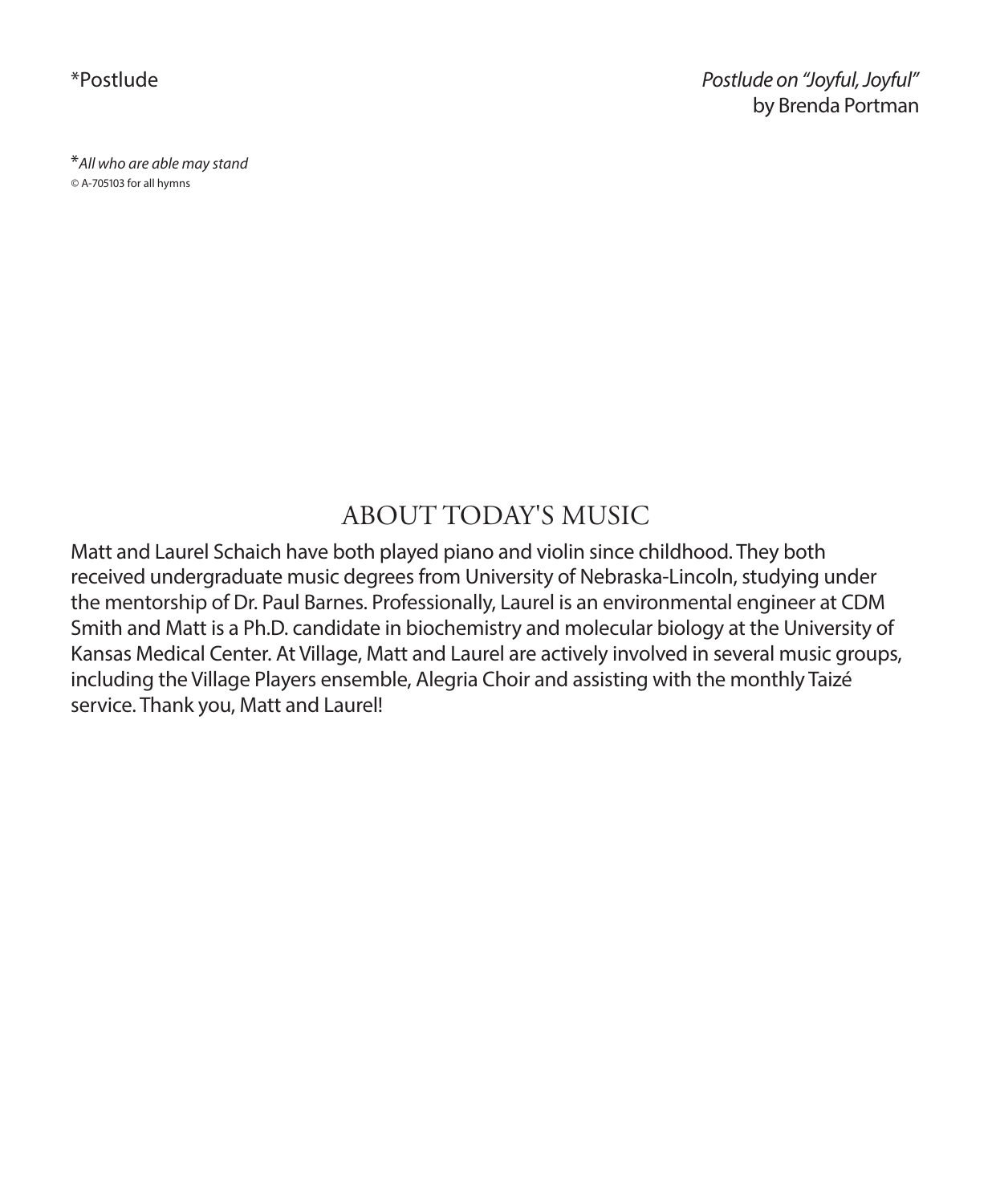### THE CHURCH'S BOOK (Week of July 22, 2019)

The following daily Bible readings were written by Rev. Zach Walker and are offered for your own personal devotion. You are invited to read the text, think about the reflection and questions and allow these to lead you in a time of prayer. Pray for your own journey of faith, pray for Village Church, pray for the community around you, and pray for all of creation.

#### **Monday, July 22 Amos 8:1-12**

These verses sound bleak to our modern ears: words from a God who is frustrated with an unfaithful people. A prophet's message is rarely easy, and Amos voices the pain of a people and culture who have turned their backs on God. But these verses also remind us that our God is not an unfeeling God. We have the capability to let God down and our actions have meaning.

#### **Tuesday, July 23 Genesis 18:1-10**

Here we find Abram's response to strangers at his door. We all cross paths with strangers in the course of our days and weeks. What is our response to them? Do we look for the presence of God's Spirit in them? And do we treat them accordingly? How might you demonstrate your own faithfulness to a stranger in the coming week?

#### **Wednesday, July 24 Colossians 1:15-28**

In these verses Paul speaks of who Christ is and of the relationship we have with and through Christ. When you read these verses, how might God be calling you to demonstrate the love of Christ to someone today?

#### **Thursday, July 25 Psalm 15**

This psalm begins with a question: who may abide in your tent, O Lord? It answers the question with a list, and it does us good to pause and consider that list. It is tempting to see others as violating the list, but we are by no means blameless. What might it look like to confess where we fall short, and then be open to grace and mercy? Our desire (and God's) is that we would abide in that tent.

#### **Friday, July 26 Luke 10:38-42**

Mary and Martha. We are often tempted to scold Martha in our own mind, but I empathize with her. She is doing her job and is aimed at being productive, yet she is the one Jesus chastises in the story. It is a constant reminder of how easy it can be to lose perspective on what is important in life. It is so easy, in fact, that we can be convinced that we are doing a good thing and still be off the mark.

#### **Saturday, July 27 Galatians 5:1**

Christ has set you free but our temptation is to be in slavery to something or someone else. What is tempting you in your life? What would it take to help remind you that Christ came to set you free?

#### **SIGN UP TO RECEIVE DAILY BIBLE READINGS EMAILS Subscribe now at www.villagepres.org/subscribe. Emails arrive first thing in the morning Monday through Saturday.**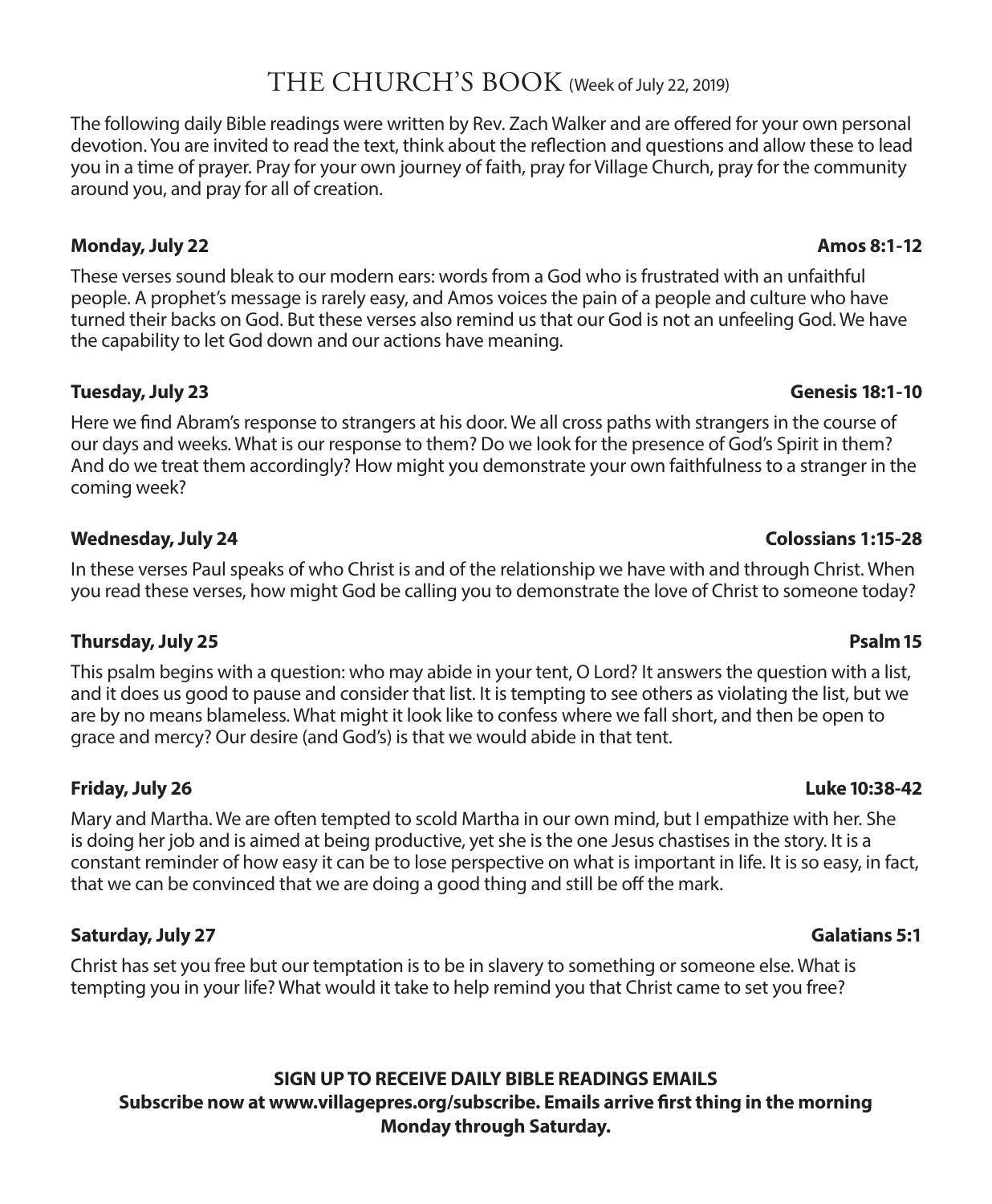# **Today!** Join us for a **Farewell Reception** for Kathy Lueckert Following the 11 a.m. worship service **Sunday, July 21** Friendship Hall - Village on Mission

#### **Village Welcomes Bob Sperry as Interim Director of Finance**



Village Church member Bob Sperry will serve as part-time interim director of finance after Kathy's last day on July 26. Bob has been coming to Village since he was five years old when his parents joined the church. He spent 39 years in banking before his retirement in 2008, and has served the church in a variety of ways.

"I've been on about every building committee that Village had from the year 2000 on," said Bob. "I've been in the choir for 43 years. I run the sound booth for weddings and fill in on Sundays. I play the pipe organ and was on the organ committee for 8½ years. I'm treasurer of the pastoral care & counseling committee, so I'm familiar with the church's bookkeeping system. I think it will be a smooth transition."

"The Personnel Committee has already established a search committee to find our next director of finance and administration," said Rev. Tom Are. "I hope that happens by year end at the latest, but I am thrilled that Bob will be with us during the interim."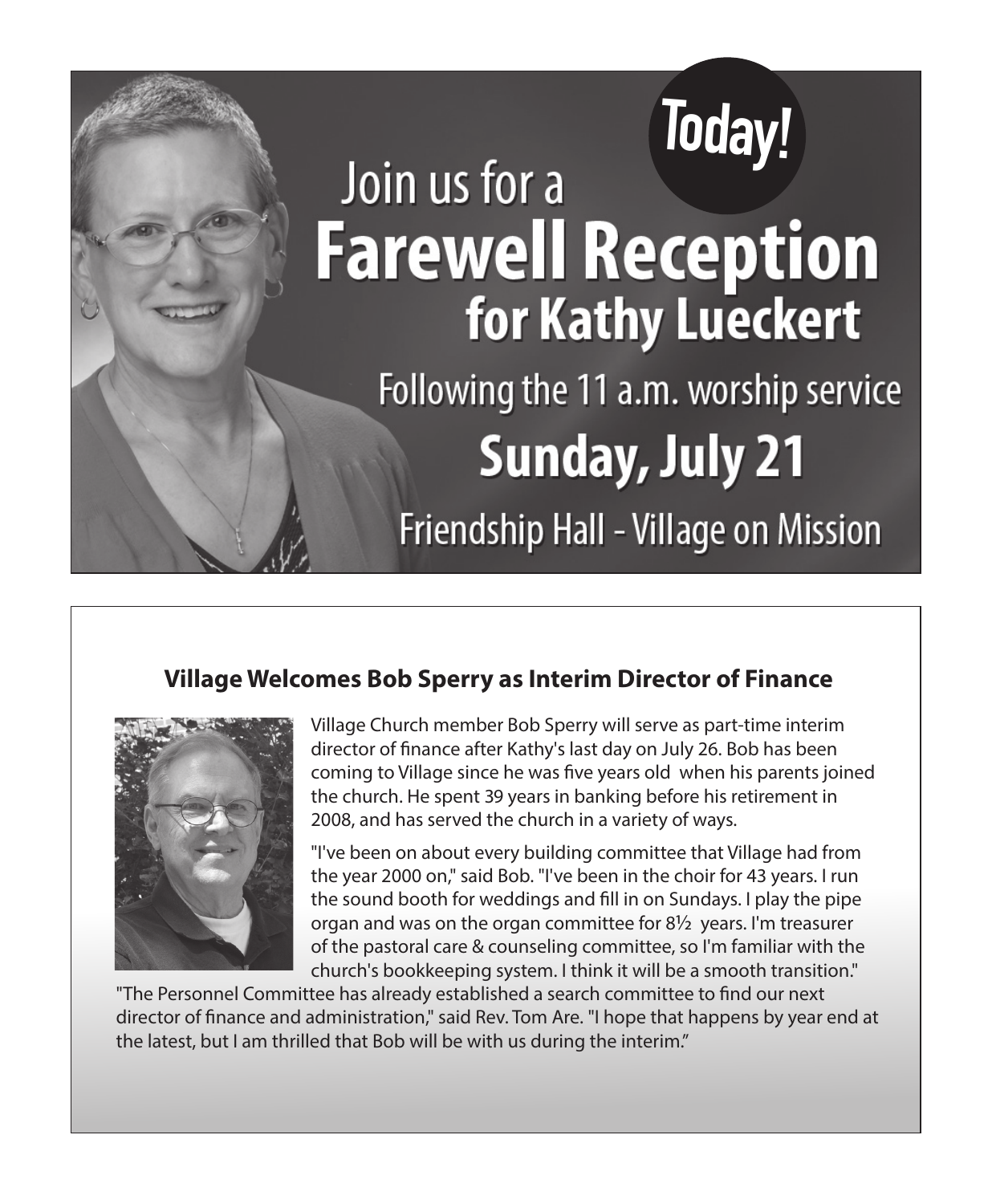# TODAY AT VILLAGE

**WELCOME TO VILLAGE CHURCH!** Please join us every week. Refreshments are available in Friendship Hall following the worship service.

**THE FLOWERS IN THE CHANCEL TODAY** are given to the Glory of God in memory of Thelma and David Evans by Doris Evans Williams.

**CELEBRATING THE SACRAMENT OF BAPTISM TODAY** – Please welcome these newest members into our faith community as we celebrate the baptisms of the following children, at **9:30 a.m.**: Alice Lynn Gamble (Lindsay and David Gamble, parents); Kellie Jeanne Sargent and Madison Lauren Sargent (Laura and Patrick Sargent, parents); and Dempsey Scout Scott and Scout Maxine Scott (Lindsay and Ryan Scott, parents). **11 a.m.**: William Rhys Mizell (Lora and Michael Mizell, parents); and Henry Joseph Pattison (Sally and Joe Pattison, parents).

**DISCOVER VILLAGE KIOSKS** – Located at the North Welcome Center entrance and in Friendship Hall, Discover Village is a place where people can share conversation, ask questions of our hosts and enjoy a cookie. Whether you are newer to Village or a long-time member and have an interest in serving, connecting, or growing, come to the Discover Village kiosk. I hope to see you soon! (Cindy Wilcox, director of connectional ministries)

**NEW TO US?** Village Presbyterian Church is a family of faith actively shaped by the life of Christ to love one another, providing leadership for the transformation of our communities and serving the world. We are a Presbyterian (USA) family of faith that is inclusive, generous and welcoming of all people. Village is one church worshiping at two campuses: Village on Mission (6641 Mission Road in Prairie Village) and Village on Antioch (14895 Antioch Road in Overland Park). If you would like a tour of Village on Mission, contact Cindy Wilcox at cindy.wilcox@villagepres.org or 913-671-2331.

**JOINING VILLAGE CHURCH** – Village welcomes new members every other month at a special Sunday luncheon. Join us Aug. 4, Sept. 29 and Dec. 8. Contact cindy.wilcox@villagepres.org for information.

**WORSHIP BAGS** are available for children to enjoy during worship. Please return the bags to the baskets located in the Narthex at the end of the worship service.

# ADULT EDUCATIONAL MINISTRY

**SUMMER ADULT SUNDAY SCHOOL CLASS** – 10:45-11:45 a.m. Sundays, through Aug. 18, Rooms 126 & 127. Join us as we gather to explore and reflect on the Bible passage that is preached each Sunday. We will look at the context for the passage, how our preacher proclaimed the passage and how others have interpreted the passage. Today, our guest speaker is Rev. Jay McKell. For next Sunday, our guest speaker will be Rev. Ky Weekley.

**TECH TALK WITH TONY** – 6:30-8 p.m. Tuesday, Aug. 6, in Room 316. Tony Liu will lead a discussion of ways to use your Smart TV "smarter." Learn how to access "over the air" free TV programs. Explore alternatives moving from cable or satellite TV to Netflix, Amazon Prime, YouTube or other internet streaming services. Discover how streaming players such as Roku can make a "smarter" TV experience.

# CHILDREN AND FAMILY MINISTRY

**ALL SERVICES–CHILD CARE** – Infants to 4-year-olds are welcome in Rooms 114, 111 and/or 107.

**THIS SUNDAY IS FAMILY WORSHIP SUNDAY** – Children are invited to worship with their families.

**BAPTISMS and NEW BABIES** – The next baptism dates are Sept. 15 and Nov. 17. An education class is offered for members who are new to Village baptism. Share news of your new baby so we can welcome your new arrival with a gift. Call 913-671-2350 or email kate.ruecker@villagepres.org.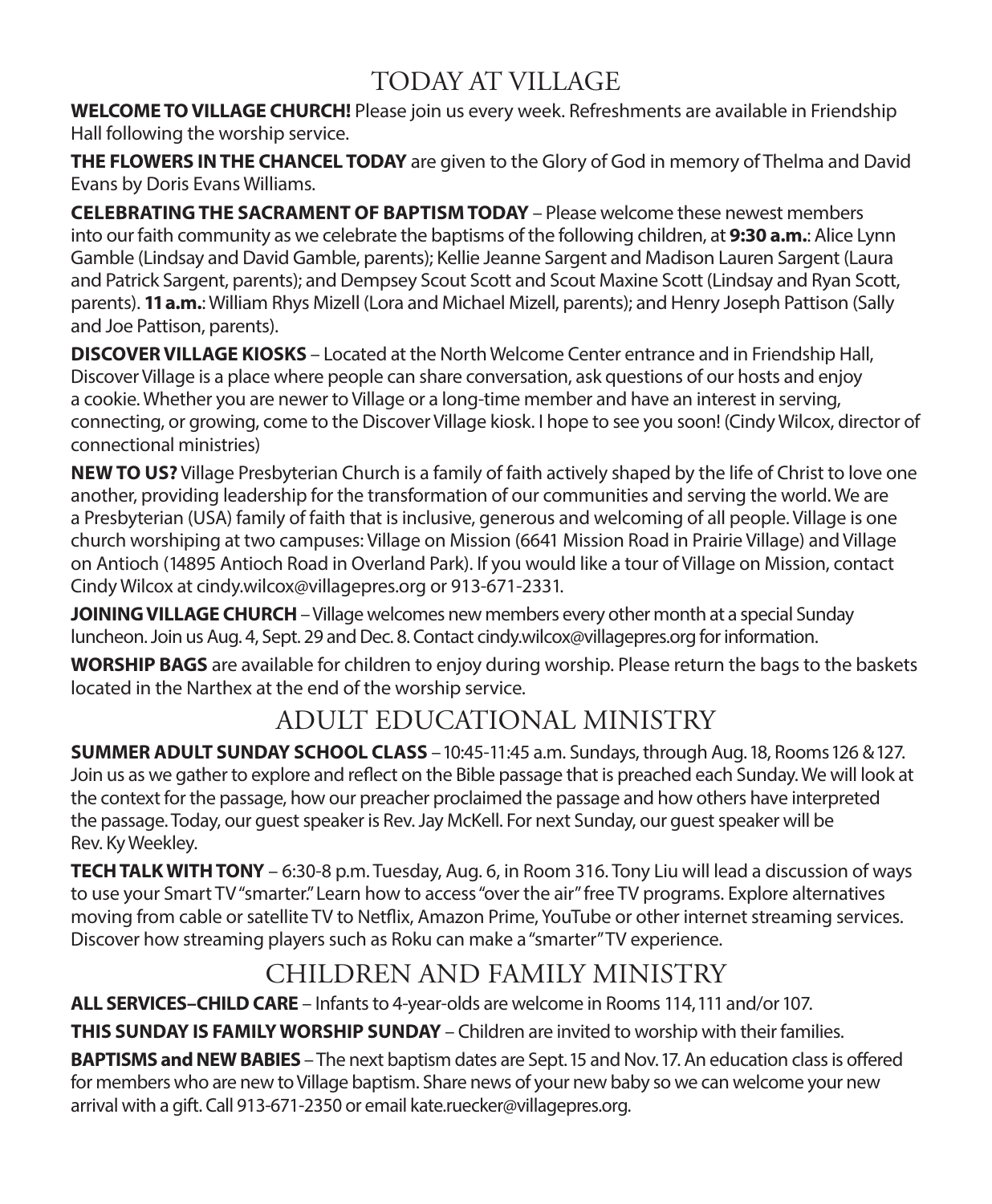**MOPS (MOTHERS OF PRESCHOOLERS)** registration is now open at bit.ly/vpcmops. MOPS meet the first and third Tuesday mornings of the month at Village Church on Mission September through May. We gather for breakfast, coffee, and connecting with each other while hearing and discussing topics relevant to our mom life. We host monthly play dates and Mom's Nights Out to connect with each other outside our meetings. Fees for the 2019-20 MOPS year are \$60. The child care fee is \$25 per child per semester (child care spots are limited).

# CONNECTIONAL MINISTRIES

**CASUAL GOLF OUTING** – All are invited to our monthly golf outings that a four-person scramble format. You do not need to be a member of Village Church. The next outing is at Longview/Fred Arbanas on Tuesday, Aug. 13, with 8 a.m. starting tee time. RSVP by Aug. 2. Contact Brad Steil at 913-469-5683 or bradsteil@everestkc.net to sign up.

# MISSION

**THE FOOD PANTRY** – Everyone's feeling the heat and thirst! Please be generous in your donations to the Food Pantry in July of bottles and cans of fruit juices, Gatorade, iced tea, etc., to hydrate the clients and their children. Deodorants, soaps, sunscreens, bug repellents are also needs of the clients. Besides the Clothes Closet requests for hats, visors, sunglasses, sandals, they are also hoping for more housewares to stock their shelves. Thanks for all your donations.

# MUSIC MINISTRY

**SING WITH THE SUMMER CHOIR** – It's not too late to sing with the Summer Choir. We have an 8:45 a.m. rehearsal in the Village on Mission Chapel before the 9:30 a.m. service each Sunday now through July 28. Contact Will Breytspraak at william.breytspraak@villagepres.org or 913-671-2345 for more information.

**KANSAS CITY BAROQUE CONSORTIUM CONCERT** – Join us for the second offering in the KC Baroque Consortium's 2019 Summer Series "Women of Note." The Woman's Voice as Composer, Patron, and Performer in the Baroque Era concert is at 7:30 p.m. this Friday, July 26, in the Village on Mission Sanctuary. The program includes music of Corelli, Handel, Purcell and Scarlatti. Tickets are availableat kcbaroque.org. Single tickets are \$30 for reserved seating, \$22 for general admission (plus online transaction fees). The Kansas City Baroque Consortium is a member of the Village Church Arts Alliance.

# PASTORAL CARE AND COUNSELING

**LIFE CAN BE CHALLENGING SOMETIMES** – If you are going through a difficult time, you don't have to face the challenges by yourself. A Stephen Minister can walk with you during the tough times. Stephen Ministers are trained to provide weekly one-on-one support to anyone dealing with the death of a loved one, divorce, illness, unemployment and more. For more information, contact Rev. Becky Chamberlain at 913-671-2367.

# PRESBYTERIAN WOMEN

**WOW JOINS VILLAGE ON ANTIOCH PRESBYTERIAN WOMEN AT PANERA** – Women of Wisdom (WOW) announces an opportunity for ladies at VOM to join ladies at VOA at 6 p.m. tomorrow, July 22, at Panera, 135th & Metcalf (where the Antioch dinner group meets monthly and includes women in a wide age range). All women are invited to share a casual dinner, and a blending of fun and fellowship between the two Village campuses. VOM women, RSVP to dianelee@att.net or 913-432-4321 by today, July 21.

**MISSION SEWING**– Mission Sewing needs Christmas fabric. Minimum one-yard pieces, please. Drop-offs at the switchboard, marked Mission Sewing or on Tuesdays in Room 115, the sewing room.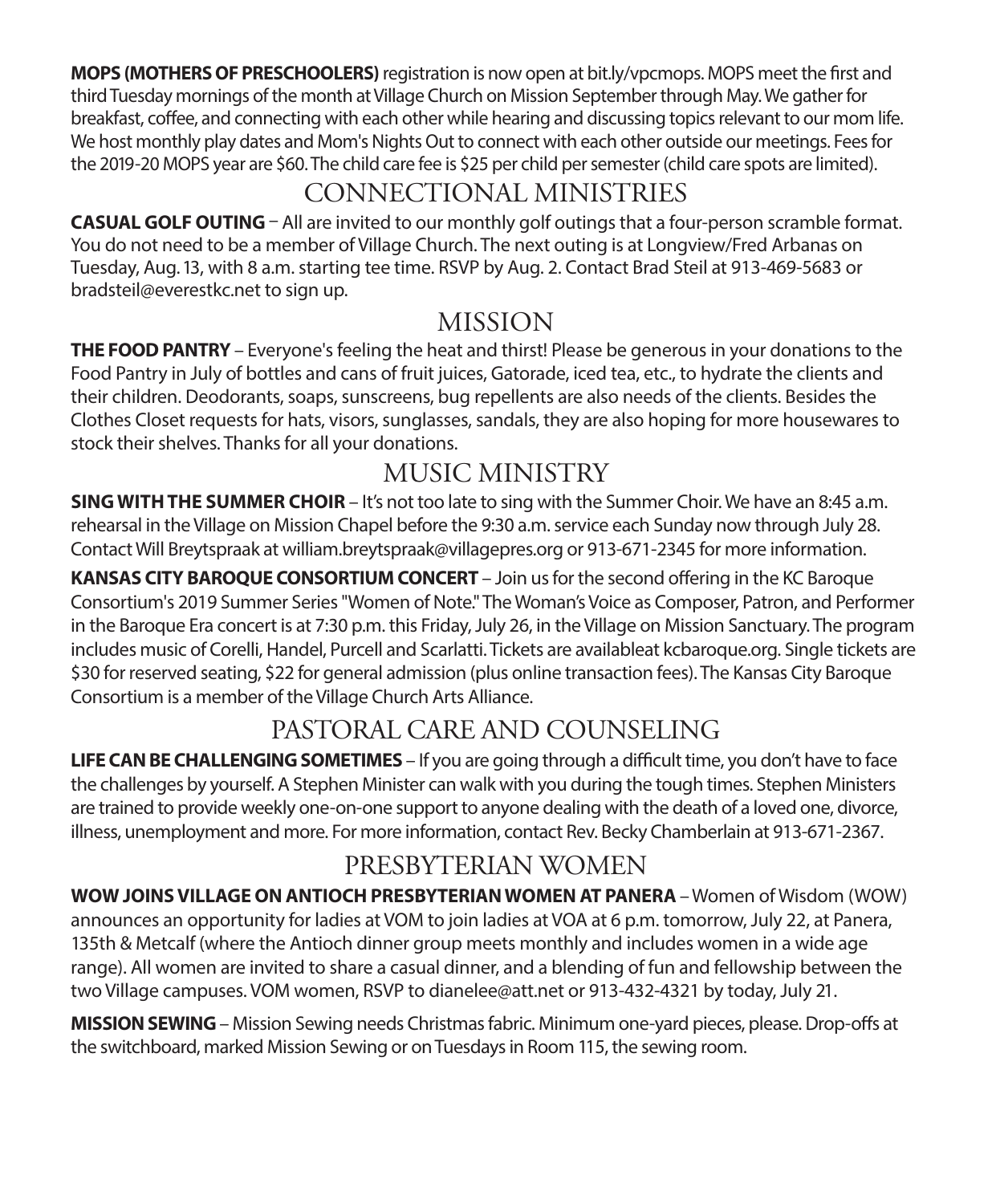# YOUNG ADULT MINISTRY

Young Adult Ministry is for all people in their 20's and 30's.

**FAMILY DINNER NIGHTS** – 5:30-7 p.m. Wednesday, July 24, Young Adults with Kids. Every second and fourth Wednesday this summer we're giving you a reason to not cook or clean. Come have dinner with us, then take kids downstairs for child care while parents connect with each other. Sign up required. VillagePresYA.org/parents

**PARENTS NIGHT OUT** – 6-8 p.m. Friday, July 26. Parents need summer break too. Drop off kids here at the church, and go do something to fill your soul. Sign up required ASAP! VillagePresYA.org/parents.

# YOUTH MINISTRY

#### **WEEKLY SUMMER YOUTH PROGRAMS**

**Sunday School** – 9:30 a.m. – All summer long youth are invited to attend worship with their families (Sanctuary) or assist with children's Sunday Fundays (Room 307).

**HS Gathersaurus** – 5 p.m. Sundays – Join us Sunday evenings at the Gathering worship service and then walk down to the Village shops with us to talk about what we just heard. Can't make the Gathering? That's okay! Meet us at the Village and we'll catch you up. Dinosaur accessories encouraged.

**MS Evenings** – 7-9 p.m. Mondays – Middle school adventure night. Sometimes we'll play games at the church, sometimes we'll go places. Always meet in the Youth Loft.

**HS Late Nite** – 8-10 p.m. Tuesdays – High school fellowship night. Different activities each week, sometimes at Village and sometimes out. Always meet in the Youth Loft.

**MS Service Day** – 12:30-4:30 p.m. Wednesdays – Come serve our city in a different way each week.

**HS Run Club** – 8-9 a.m. Thursdays – Come get a morning run in. Any level of experience is welcome with longer and shorter runs (and walks) each week.

# **Village Cup Summer Break July 29-Aug. 2 and Aug. 5-9**

The Village Cup will be closed for summer break weekdays July 29-Aug. 2 and Aug. 5-9.

The Cup will be open for its regular business hours on Sundays.

We will return to our full schedule on Monday, Aug. 12.

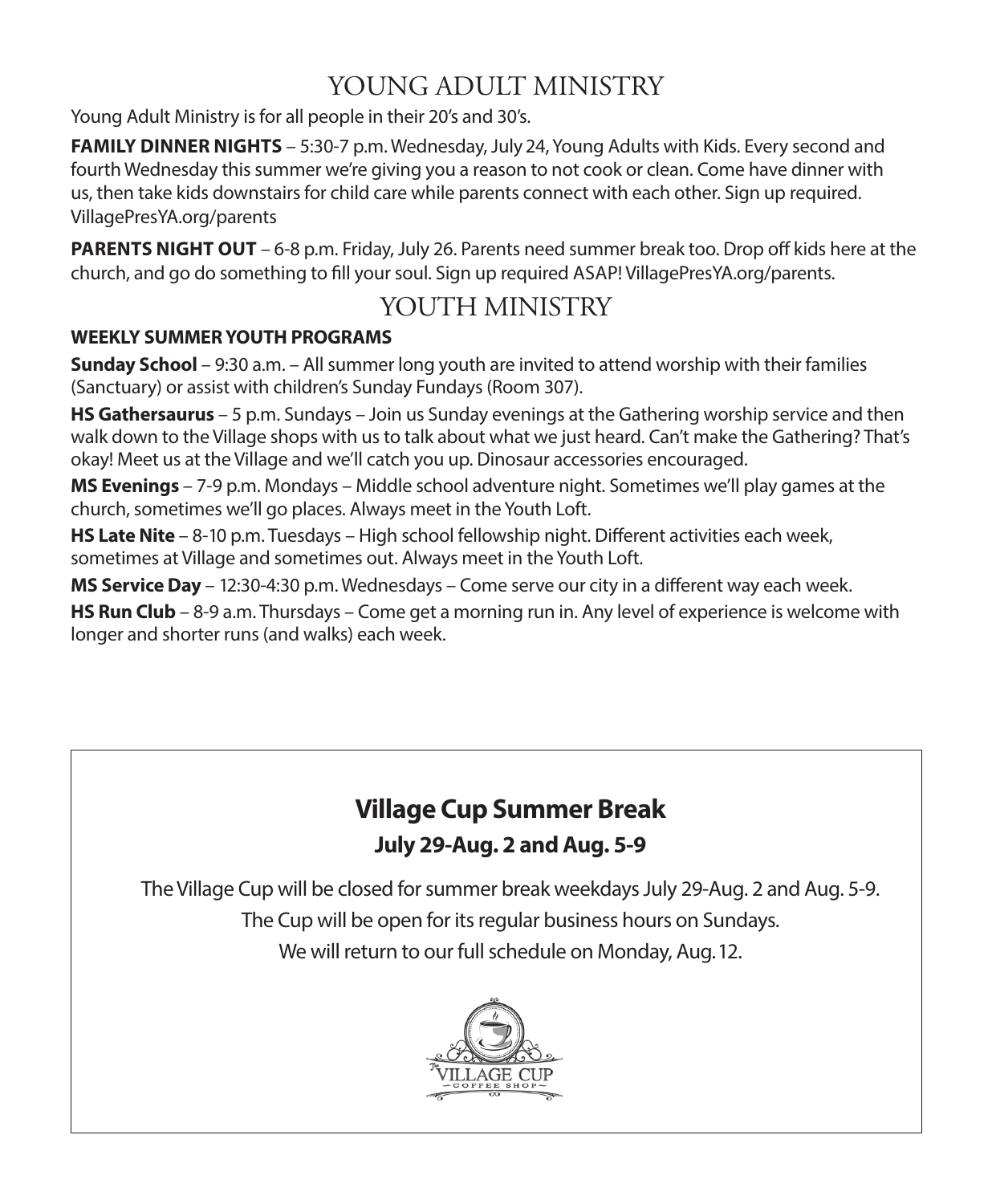### **What a great opportunity to make a tax-free gift to Village Church!**

If you are age 70½ or older and you have a traditional IRA, you are required to take a mandatory distribution from your IRA known as a Required Minimum Distribution (RMD).

You can take advantage of a tax-free opportunity by directly transferring your required minimum distribution (RMD) to Village Presbyterian Church. Any amount you have directly transferred to Village Church will not be taxed as income.

*I have my required minimum distribution sent directly to Village Church to fulfill my annual commitment. By doing this, I not only complete my commitment to Village Church for the year, but I also benefit from not having my RMD taxed as income.* 

 *Barbara Anselmi*

Please consult with your professional tax or legal counsel to see if this law will benefit you.

Contact Molly Sirridge at molly.sirridge@villagepres.org or 913-671-2325 for more information.

# **Village On The Go**

#### **Take Village with You on Your Summer Vacation**

Did you know our Sunday morning Sanctuary worship services at Village on Mission are livestreamed each week? So even if you can't be here in person, you can still worship with us! Join us online Sundays at 9:30 or 11 a.m. by clicking the LIVE SERMON & SERMON ARCHIVE button in the middle of our home page of our website at at www.villagepres.org.

#### **Village Sermons on Demand**

Unable to attend church or watch the livestream? Our 9:30 a.m. sermons are



II LAGE

COMMITMENT

#### available online, too. See who is preaching each Sunday and watch the Summer Sermon Series "People Like Us" at www.villagepres.org/peoplelikeus.